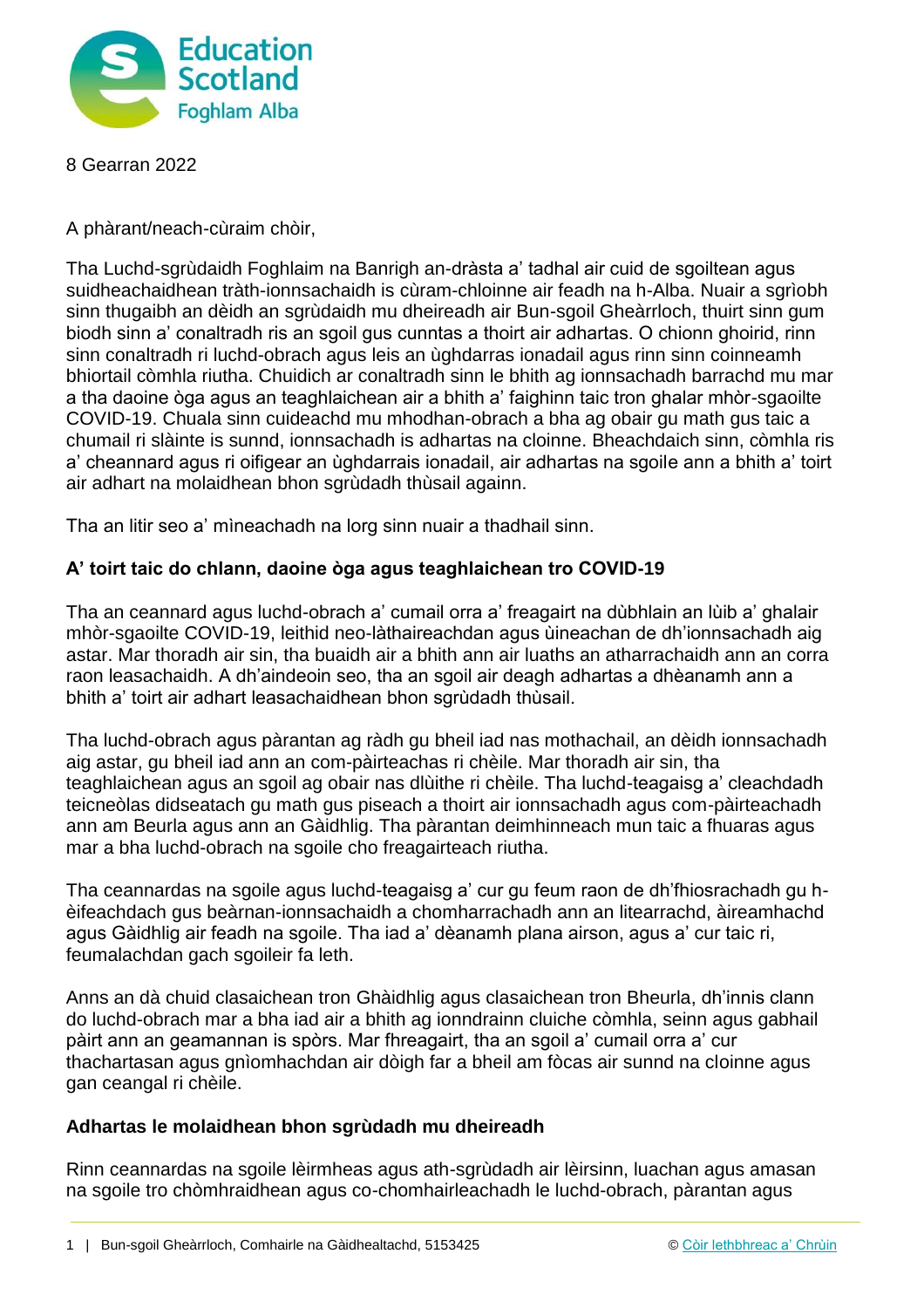

clann air fad. Tha iad seo a-nis a' toirt tuairisgeul nas fheàrr air Foghlam Gàidhlig agus Foghlam Luchd-ionnsachaidh. Tha seo mar phàirt bhunaiteach de dhearbh-aithne agus curraicealam na sgoile. Tha an ceannard ùr a' toirt ceannardas èifeachdach agus stiùireadh soilleir. Tha e air seasmhachd a thoirt don sgoil rè amannan de dh'atharrachadh susbainteach. Tha an ceannard ag aithneachadh gu bheil e mar phàirt den leasachadh phroifeiseanta aige a bhith a' cumail air a' meudachadh a thuigse air Foghlam Gàidhlig.

Tro bhith a' gabhail pàirt ann an luachadh cunbhalach, tha tuigse nas fheàrr aig luchd-obrach air soirbheasan na sgoile agus na raointean far a bheil barrachd leasachaidh a dhìth. Tha an ceannard a' stiùireadh phrìomhachasan agus luaths an atharrachaidh gu h-èifeachdach. Tha luchd-obrach uile ag obair gu math còmhla gus leasachaidhean fhighe a-steach agus a thoirt air adhart air feadh Bun-sgoil Gheàrrloch.

Tha an ceannard agus luchd-obrach a' leasachadh a' churraicealaim a thathar a' tabhann aig Bun-sgoil Gheàrrloch. Air feadh na sgoile, tha clann a' togail an cuid sgilean tro chotheacsaichean ionnsachaidh a tha brosnachail agus buntainneach. Tha seo leithid Colabhairt nan Dùthchannan Aonaichte air Atharrachadh Gnàth-shìde COP26. Tha iad a' gabhail pàirt gu cunbhalach ann an ionnsachadh air a' bhlàr a-muigh agus ann an gnìomhachdan foghlaim air leasachadh seasmhach. Mar eisimpleir, a' cruthachadh taisbeanadh fiosrachaidh air atharrachadh gnàth-shìde anns a' choimhearsnachd ionadail. Tha COVID-19 air buaidh a thoirt air leasachaidhean a bha an sgoil an dùil a chur air bhonn ann an co-bhann ri Leasachadh Sgioba-obrach Òg. Ach tha luchd-obrach a-nis ag athstèidheachadh com-pàirteachadh cunbhalach le àrd-sgoil na sgìre agus le luchd-pàirt gnothachais. Tha seo a' toirt taic don chloinn gus togail air an cuid eòlais agus sgilean airson beatha agus saoghal na h-obrach.

San fharsaingeachd, tha an sgoil a' dèanamh deagh adhartas ann a bhith a' toirt piseach air ionnsachadh, teagasg agus measadh ann am Beurla agus ann an Gàidhlig. Tha an ceannard agus luchd-obrach air sùil a thoirt gu cùramach air dè cho luath 's a tha clann ag ionnsachadh. Tha leasanan a-nis a' toirt fa-near, gu ìre nas fheàrr, feumalachdan na cloinne agus an ìre de dh'eòlas a th' aca mar-thà. Tha luchd-teagaisg agus luchd-taic a-nis a' cur ghnìomhachdan air dòigh aig an ìre a tha ceart. Thathar a' cleachdadh logaichean ionnsachaidh. Tha fios air ais èifeachdach bho luchd-teagaisg gus taic a thoirt do chlann gus an cuid choileanaidhean a chomharrachadh agus na h-ath-cheumannan san ionnsachadh aca a thuigsinn. Tha luchd-obrach a' cleachdadh mheasaidhean ann an dòigh nas èifeachdaiche gus planaichean a dhèanamh agus taic a thoirt do chlann ann a bhith a' dèanamh barrachd adhartais ann an litearrachd agus àireamhachd.

Tha buaidh shònraichte air a bhith ann air Foghlam tron Ghàidhlig aig Bun-sgoil Gheàrrloch ri linn nan dùbhlan an lùib a' ghalair mhòr-sgaoilte COVID-19. Tha luchd-obrach a' comharrachadh bheàrnan ann an ionnsachadh na cloinne. Tha plana ath-shlànachaidh soilleir, fiosrach ga chur an gnìomh. Tha comharran tràtha ann gu bheilear a' dèanamh adhartas ann a bhith ag ath-stèidheachadh tràth-ionnsachadh is cùram-chloinne tro lànbhogadh ann an Gàidhlig. Tha obair togail a' dol air adhart gus seòmar-cluiche ùr a sholarachadh, a bharrachd air àrainneachd ùr air a' bhlàr a-muigh. Tha an sgoil ag aithris gu bheil clann a' cumail orra a' dèanamh deagh adhartas ann an litearrachd is àireamhachd. Tha seo gach cuid ann am Foghlam tron Ghàidhlig agus Foghlam tron Bheurla. Tha grunn phàistean a tha ag obair sa chlas as àirde a' dol thar nan inbhean ris a bheilear an dùil gu